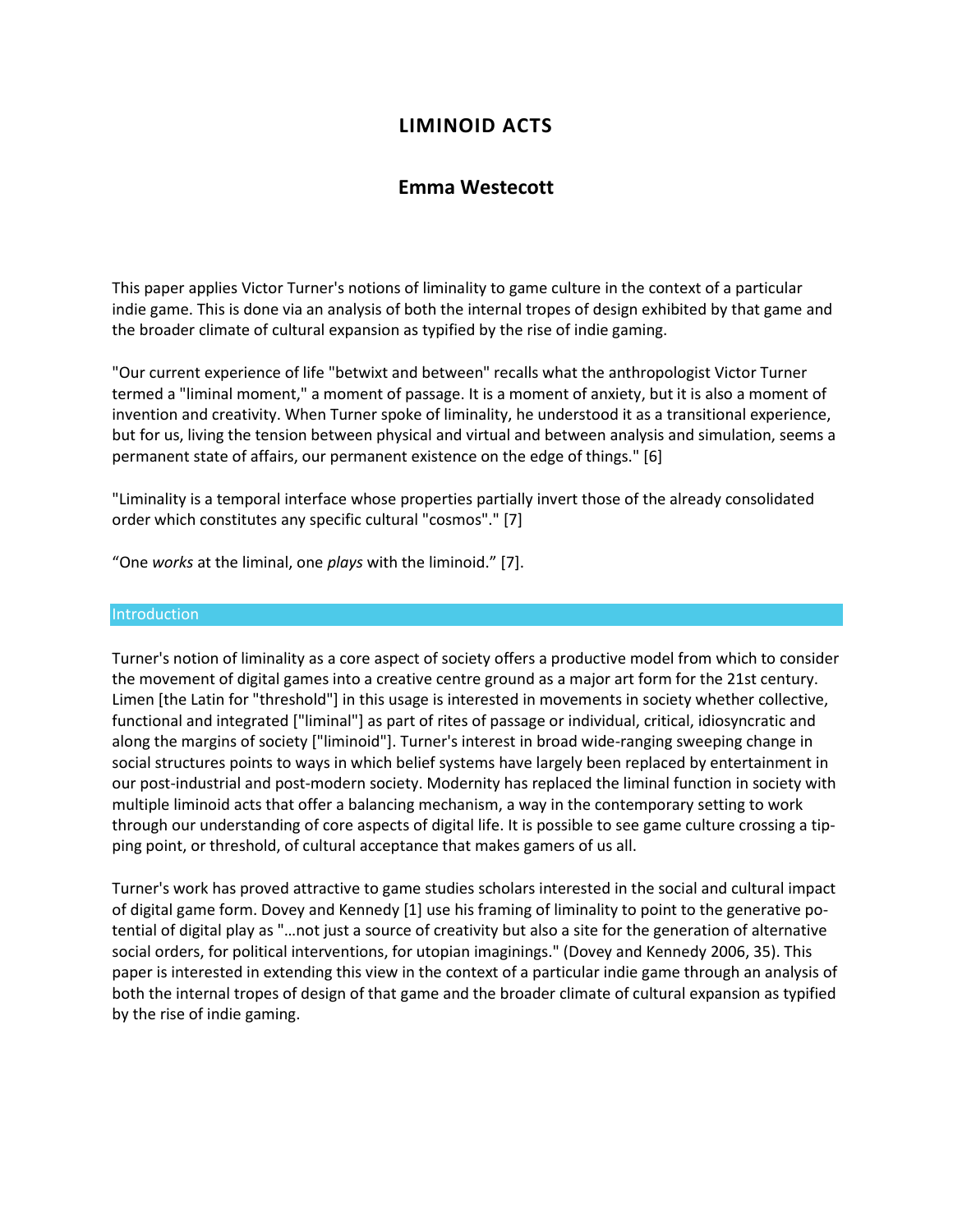#### Game Culture

Game form is rapidly expanding; its cultural impact grows in significance as turn of the century gamers mature into the mainstream; as knowledge workers, artists, playful parents and creative practitioners. The ongoing movement of digital gaming from a culturally peripheral activity, once the province of a technologically literate subculture, to a mainstream leisure activity and beyond is significant. Games have always been the killer app for technology yet the metaphor of game now reaches beyond any particular technological specificity as material for the current creative generation to identify with – homo ludens indeed.

The inherently active nature of gameplay blurs the boundaries between game player and game maker and many digital games re-frame gameplay to provide spaces to play with rather than games to play through. Sandbox games like Minecraft [2009] successfully illustrate collaborative relationships between gamer and developer in both the openness of the play experience as well as the ongoing technological development of the game itself. The playable art of Minecraft lives on private servers whilst the public display of prowess populates fan video channels across the net refiguring the art gallery space forever. Running alongside the rise of the status of digital games as a contemporary art form are the complex interconnections between game art [in all it's multifarious form] and indie games; do indie games count as part of this art movement? Are we re-playing the false high/low culture divide if we exclude certain types of indie game from the art game canon? How do we ascribe aesthetic value to the sprawl of indie games springing forth like wildfire across the network? Who gets to say which game is art in what way?

#### Game Design Abstraction

There has long been an amateur game-making community from bedroom coders playing with home computer technology onwards. Digital distribution has enabled these independent game-makers to release their games direct to players in a range of ways: from free-to-play to revenue generating this has grown amateur practice into independent development. At the same time game-making tools continue to become more accessible to aspiring game-makers removing the requirement for programming skills to develop and deliver novel gameplay experience. The aesthetic impact of small development teams is significant, a wash of retro-imagery and lo-fi values break down expectations for the gloss of pro-productions. It may be too early to complete an art history of indie games but it is possible to trace strands of abstraction in many of these experiences. These abstractions are multiple and range from visual style through to game mechanic, although there is often a tendency to prioritize visual production above experimentation with gameplay experience. From pixel art, to minimalism to psychedelia as identified by Magnuson [2] and beyond to the 'bad art' of Cactus et al., the monochromatic silhouetting of Limbo and others, to the hand-drawn line art that dominates many iOS games. This broad stylistic experimentation is both playful and necessary, there is good practical reason for the rise of abstraction in indie games. This aesthetic is often 'cheaper'[\[1\]](http://isea2011.sabanciuniv.edu/paper/liminoid-acts.html#_ftn1) in terms of production time and allows for designers to focus on the gameplay experience, play with different types of collaboration and to rapidly develop game concepts.

In this context it is interesting to dig in a little deeper to pixel art; as one of the first natively digital art forms pixel art exposes both the history and the apparatus of the screen. Videogames are a digital form and early titles were extremely technically constrained, literally limited in visual display to a specific number of pixels in a set range of colours. Kopstein's [3] Motherboard article "Lo-Fi and The Lost Art of The Pixel" points to the connections between pixel art and past art movements including pointillism,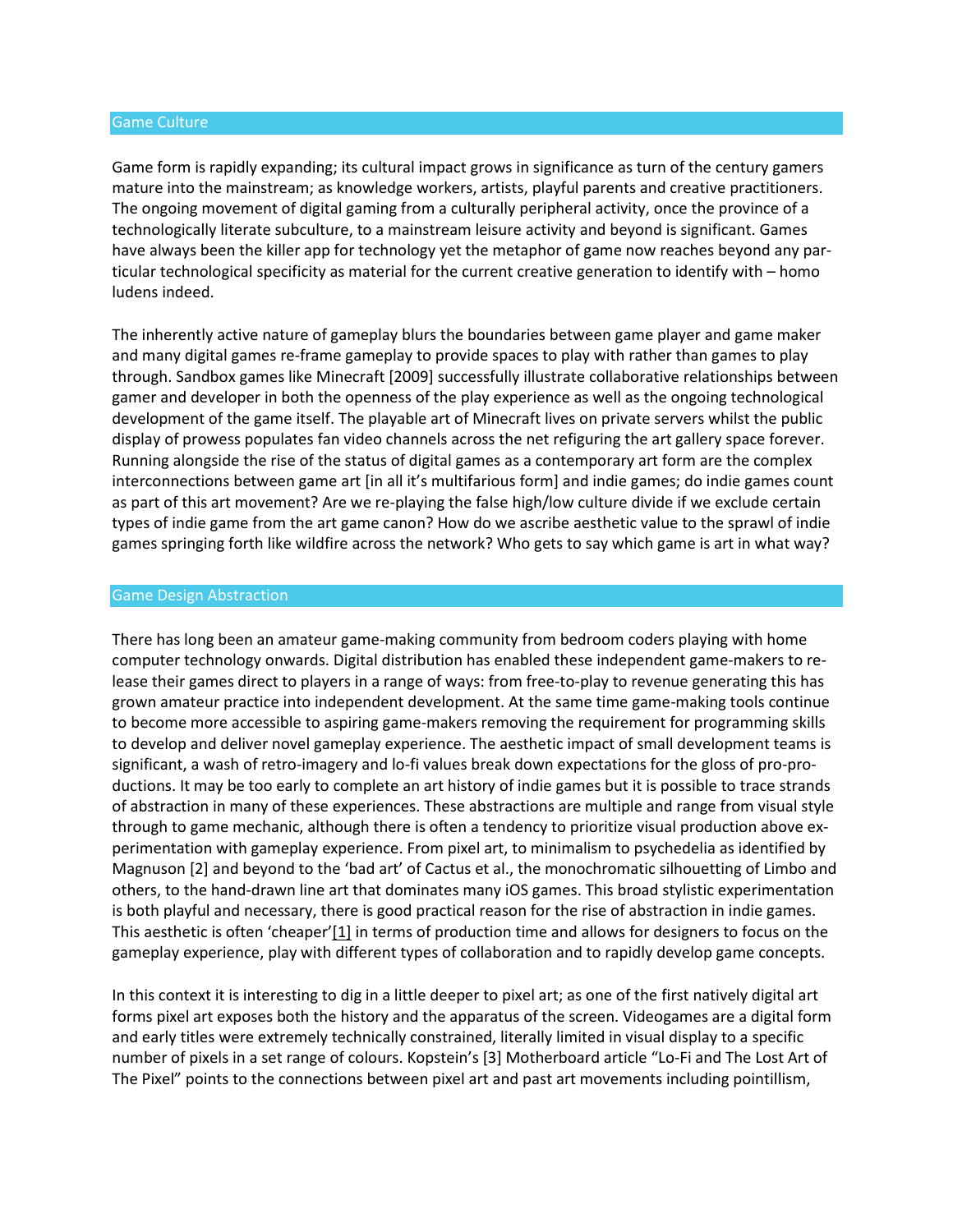mosaic and tapestry work. The article also features Cottee's 2010 mini-doc "Pixel – A pixel art documentary" in which game artist Jason Rohrer discusses his attraction to pixel art. Rohrer feels that this type of inherently digital abstraction gives room for player interpretation, allowing a type of space in which meaning-making processes can productively take place. At the same time, in this view, the pixel shows us the hand of the artist literally showing us the rough edges of digital imagery magnified on modern high-resolution screens.

## Superbrothers: Sword and Sworcery

Abstraction allows small teams to experiment with different types of collaboration and approaches to development. One such approach is exemplified in the 2011 release Superbrothers: Sword & Sworcery for iOS devices [\[http://www.swordandsworcery.com/project//\]](http://www.swordandsworcery.com/project/). This much lauded indie release is the result of collaboration between a pixel artist and animator, a rock musician and an indie game developer. Framed $[2]$  as a '21st century re-interpretation of an old school' adventure game S: S&S has been built around an original prog rock musical score that creates an atmospheric and multi-layered responsive aural landscape.



*Fig 1. Title, 2011, Superbrothers, Digital image, Copyright Superbrothers Inc.* 

The title of the game itself pays homage to a specific sub-genre of fantasy storytelling originating in the late 20's through the work of Texan Robert E. Howard. Sword and sorcery tales typically deal with lands and protagonists in transition and out-of-balance leading to an increase in conflict and also in freedom, in the midst of the liminal moments that accompany key stages of life, specifically in this instance those typical of adolescence. Closely connected with Jungian theories of archetypes, apparent in the multitude of phallic snakes, swords and powerful women, this pulp fiction spawned a rich vein of American literature. This sub-genre is deeply bound to the pre- and early- history of videogames as one source for many role-playing games. S: S&S is full of this mythology, as typified by the naming of the Amazonian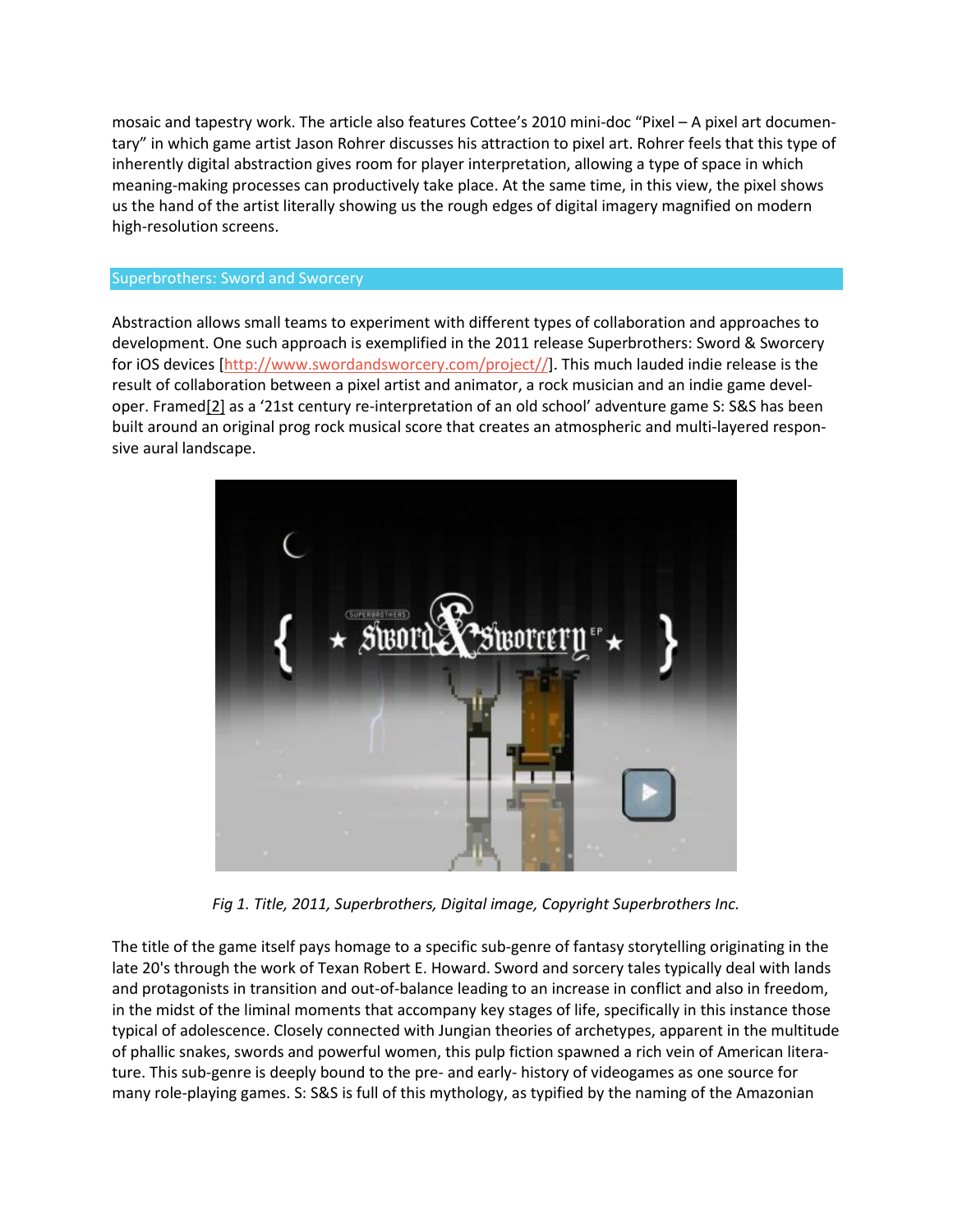player character Scythian after a lost Eastern European nomadic tribe to offer a protagonist who is an all-powerful and eternal heroine. The interest in Jungian mythology is reflected in the game in its central dreamscape, lunar cycle and magic casting. The developers have blended multiple sub-cultural tropes to build a rich mythic world.



*Fig 2. Hiking, 2011, Superbrothers, Digital image, Copyright Superbrothers Inc.* 

Superbrothers game work is clearly identifiable and speaks of a purposeful strategy for minimalism that has then been layered back up to create a distinct visual style. S: S&S is more interested in exploration of a lush landscape as central mechanic, coining the term "scenic gameplay", than in tightly timed or fast paced challenges. Mindfully designed for touchscreens the title is all about exploration. The game is tactile and mode-oriented [with explore and combat modes accessed through rotation of the iPad or iPhone]. Zoomable screens allow the player to move through sparse game and dream worlds connected to a lunar cycle. Conveniently, for my interest in exploring liminality in and around digital game form, S: S&S is generous enough to use the exact word in the course of dialogue with the player. There is an interesting design decision here as the game's player character refers to her experience using a first-person plural voice, e.g. "We", "Our", etc. during the progression of play. This is a design trope of much interactive fiction and directly acknowledges the presence of the player in the gameplay experience. S: S&S features three non-player characters; Logfella, Girl and Dogfella, another character, The Archetype, appears within the Megatome, or in-game guidebook, to provide ongoing clues along with the rest of the supporting cast. Most of the laconic game text segments can be tweeted enabling players to both share progress and promote the game. The game text has a uniquely Canadian voice, dry and understated that works both with and against the fictional mythos of the game world. This contrast creates a game that both looks back and forward to show one way in which modern game design can reflect the culture of its production.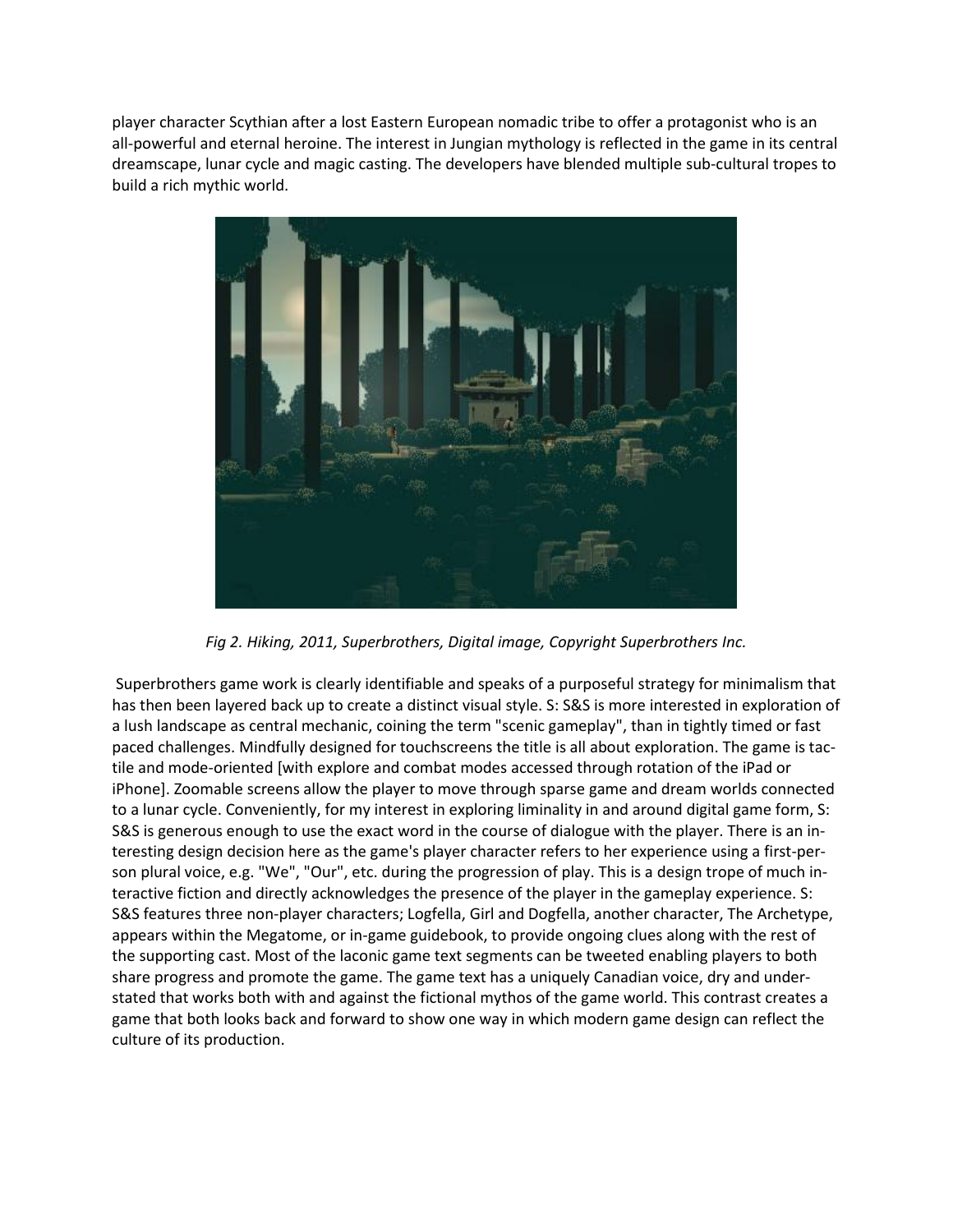

*Fig 3. Jim Jam, 2011, Superbrothers, Digital image, Copyright Superbrothers Inc.*

The soundtrack and sound effects of the game are both immaculately layered and respondent to game progress and interaction patterns. This genre of music is particularly well suited for mythic world creation and together with a sparse, yet beautifully animated, pixel art style of muted natural colours [described by the artist as 'rustic 21st century minimalism'] S: S&S builds a unique and evocative game world. It is relatively rare to find a game whose initial design has been primarily driven by music and even rarer to find one that succeeds in blending distinct art practices to create a holistic aesthetic experience. In these, and other ways, S: S&S reveals its ambitions for a loosening of the definition of game; clearly steeped in authentic admiration for game culture this indie title challenges the expectations of the old-school gamer as to what a game should and could be.

Turner's [7] essay refers to the first two of Csikszentmihalyi's distinctive features of "flow experience", which, not coincidentally, are much referenced in contemporary game design, as:

- 1. The experience of merging action and awareness
- 2. Made possible by a narrowing of consciousness to a limited focus of attention

This would seem to point to the possibility for minimalism in games to be a more successful strategy for engaging a player in a focused "flow experience". The tendency for tight constraints to be more productive than spectacular excess in creating opportunities for flow is significant. Technological evolution is relentlessly forward facing, chasing realism in an endless loop of repetition on display in much commercial game design. It is not a radical statement to say that much mainstream game design is broken, being too expensive to make to allow experimentation and innovation in form. Yet one of the things that is possible to see on display in games like S: S&S is a looking back - a working through of ideas spawned in early game worlds. This reflection functions as both homage to the early pleasures of game form and as a way of understanding, remembering and recreating the magic of early period games. Through this practice we can see game artists re-visit inherently digital practices like generative art and pixel art not purely as a nostalgic act but constructed as one way forward for innovative game design practice. Games like S: S&S self-evidently represent a next-generation design approach via an original blend of development collaboration and a layering of highly crafted media production onto game mechanics.